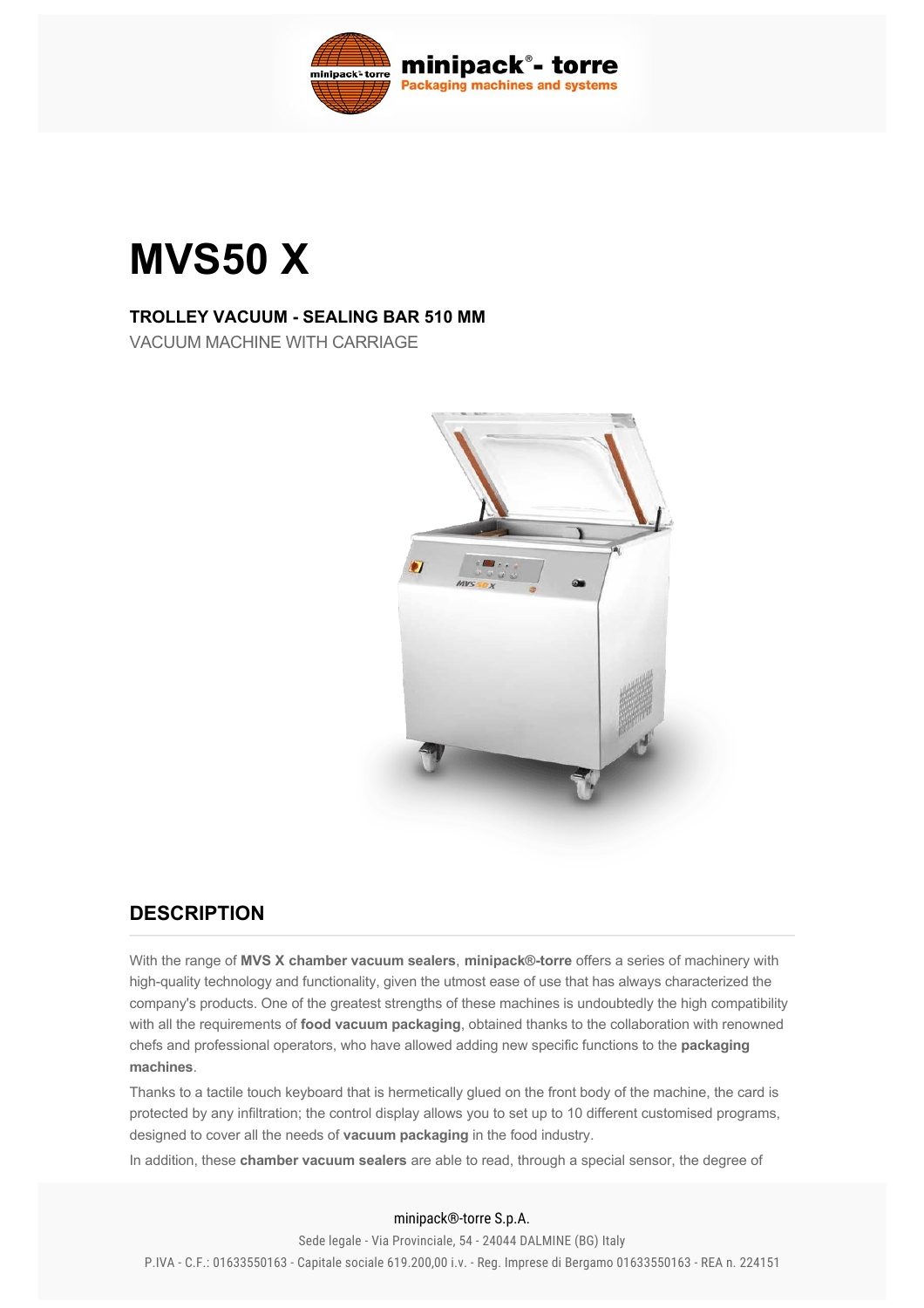

vacuum created in the chamber; a message is displayed whenever the need for oil change emerges. Another satisfied need is the setting of the packaging machine based on the altitude to which it is to operate, so that it is calibrated on the atmospheric pressure of the place.

## **TECHNICAL FEATURES**

| Electrical power supply                    | $\vee$ | 220 1Ph. - 208/400 3Ph.                |
|--------------------------------------------|--------|----------------------------------------|
| Phase                                      | ph     | 1/3                                    |
| Dimensions of the sealing bars             | mm     | 510 (no.2 side bars)                   |
| Packaging cycle (Vacuum 9.,9%)             | sec.   | Vacuum $=$ 23 - Air re-immission $=$ 8 |
| Vacuum pump                                | mc/h   | 40                                     |
| Work surface height                        | mm     | 889                                    |
| Machine dimensions with the lid open       | mm     | 773x758x h.1313                        |
| Machine dimensions with the lid closed     | mm     | 773x758x h.1028                        |
| Machine weight (Net/Gross)                 | kg     | 205                                    |
| Chamber available dimensions<br>(Tank+lid) | mm     | 562x518x h.241                         |

minipack®torre shall not be held liable for typos or printing errors in this catalogue. It also reserves the right to make changes to the specified features without prior notice. All trademarks are property of their respective owners and are hereby acknowledged.

# **TECHNICAL DRAWING**



## **[TECHNICAL FEATURES](#page-1-0)**

<span id="page-1-0"></span>o Stainless steel (AISI 304)